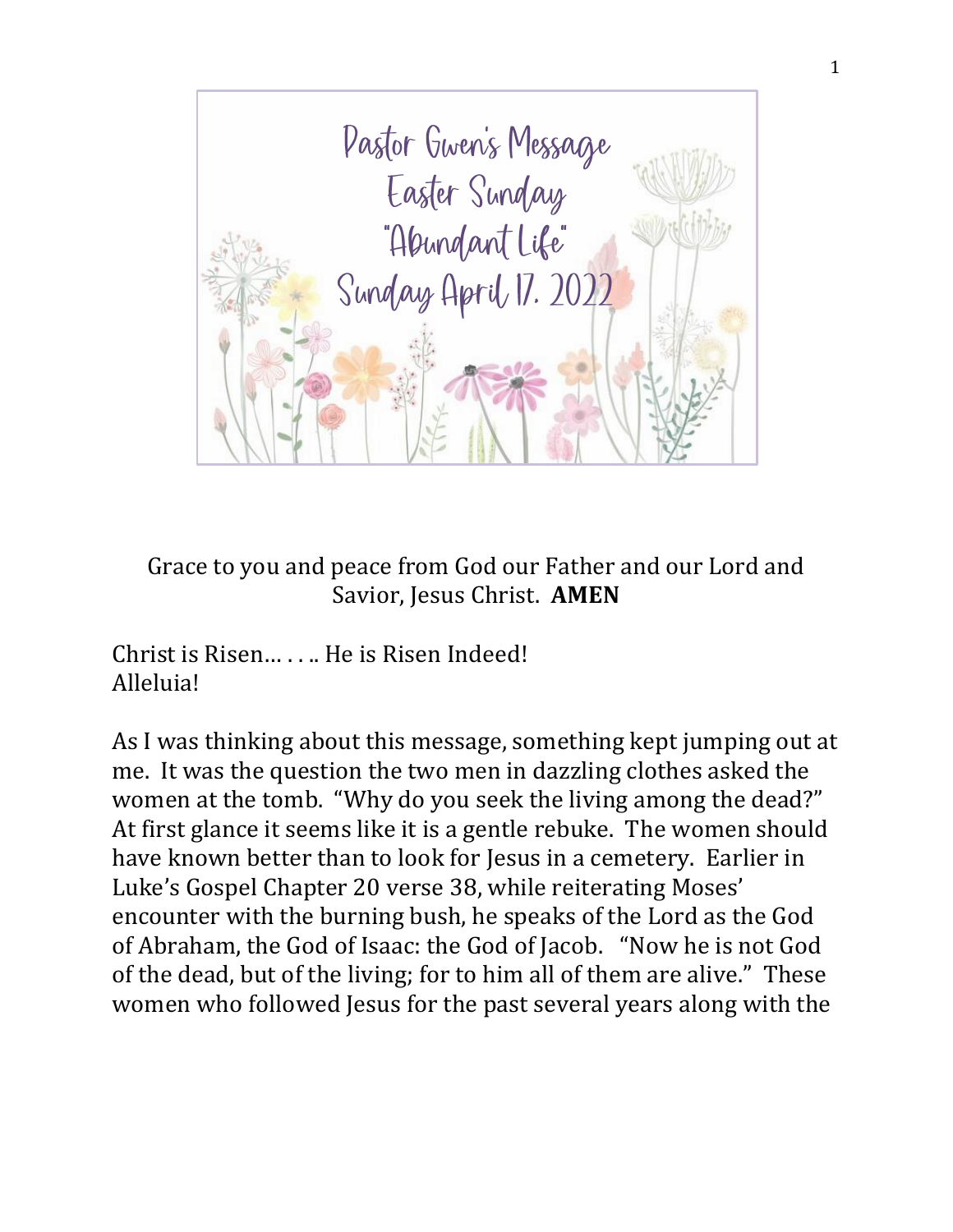disciples, still did not understand all of Jesus' predictions about his death.

True, at the time, these women were terrified being in the presence of angels dressed in dazzling clothes. Fear is a common response to the divine presence. The next words from the two men were, "he isn't here, but is risen." God has raised His only Son from the grave. After all they were there to perform the task of anointing Jesus' body. They just did not understand that Jesus would be resurrected on the third day. WOW! Certainly, a lot for them to comprehend, and for us as well.

For years I have used the words, forgiveness, abundant and eternal life, when I have talked to you about the gracious gifts that are given to each of us by this act of Jesus' death and resurrection. But how often have we thought about what abundant life really means for us. These women at the tomb were seeking a corpse, not the living God. And I think that we tend to do the same today, seeking the living among the dead. That is what I would like to think about with you this morning.

Jesus is the Lord of life and our hope of life eternal.

John 14:6 says, Jesus said to her," I am the way, and the truth, and the life. No one comes to the Father except through me."

John 11:25-26 says, ""I am the resurrection and the life. Those who believe in me, even though they die, will live, and everyone who lives and believes in me will never die."

John 10:10 says, "I came that they may have life, and have it abundantly."

There is that word, abundantly. We should have life abundantly. With that being said not by me but in Scripture, how do we find that full and abundant life. I do think that we need to consciously seek such a life, but many times we look in all the wrong places.

One way we try to find a good life is through our entertainment. We go to the movies, sporting events, concerts, and we spend time on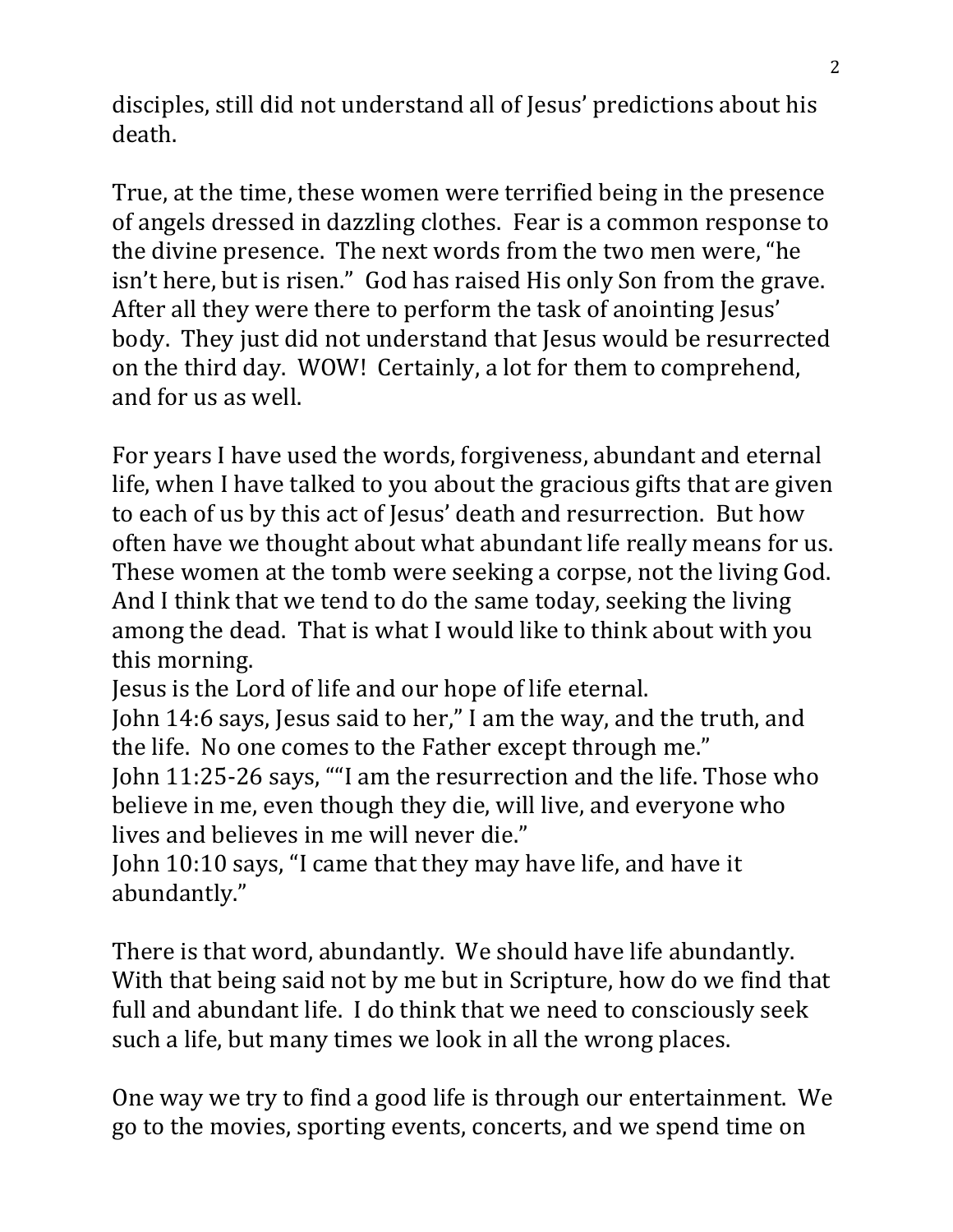Facebook and surfing the web. And possibly we spent too much time watching the old TV or as my mother called it, "the Boob Tube." We love to be entertained. I sure was excited last week when my favorite entertainment started again when the Brewers heard the words, "Play Ball". Don't get me wrong, entertainment is great. It serves a purpose for us but at the end of the day entertainment is a temporary fix and surely is not the source of abundant life.

Another way we seek the living among the dead is recreation. Again, there is nothing wrong with our recreation activities. I know that many times in my life, my recreational activities changed from flute playing to taking piano lesson to painting china to container gardening. Nothing wrong with most activities that we re-create and renew and refresh through. The problem is that it too does not last.

I have never been one to like to travel. Maybe it is because when we come home from a wonderful vacation, there is always more work to catch up on and more stress related to it so that soon you need another vacation. No matter how much recreation you have it does not lead to a life full of joy and abundance.

Another place we look for a fulfilled life is in our families and friends. Certainly, they are precious gifts from God. However, no matter how wonderful your inner circle of family and friends is, they cannot give you everything you need. Even a fabulous marriage falls short in providing an abundant life. The Matthew text were Jesus taught his disciples, verse 37 chapter 10 says, "Whoever loves father or mother more than me is not worthy of me, and he who loves son or daughter more than me isn't worthy of me." Jesus goes on to say that if we do not take up the cross and follow Him, we will not be worthy of Him. I'm sure you remember how this story ends, with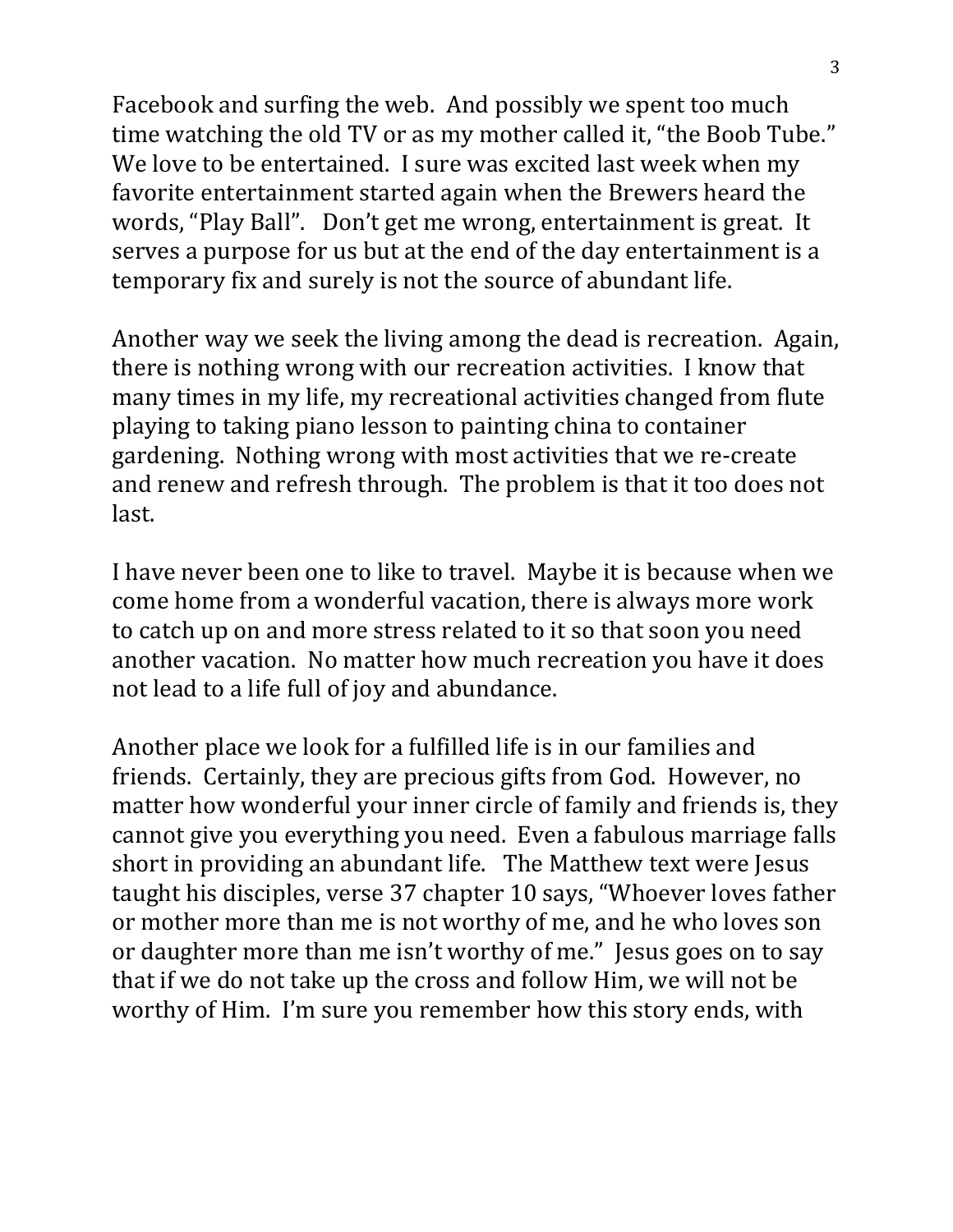Jesus saying, "Those who find their life will lose it and those who lose their life for my sake will find it."

The Scripture about loving God more than even our spouse does sound a bit harsh. Even after 40 years, I find it true that Rodney, sorry dear, cannot fulfill my longing for an abundant life. That would be an unreasonable expectation to place on anyone, even Rodney. And if we do that, that can lead to frustration, and disappointment and would be another way of seeking the living among the dead. And maybe a reason that divorce is so high in our world.

So, if we cannot count on entertainment, recreation or family and friends to give us abundant life, who can we look too? What are some of the right places where we might find the living, to find the risen Lord Jesus?

Scripture would be my first and best answer. I love the poem All I Really Need to Know I Learned in Kindergarten. I would suggest that all we need to know about abundant life, forgiveness, and the promise of eternal life we learn in Scripture. Martin Luther would say, Sola Scriptura, Scripture alone. Scripture informs us. This semester in confirmation class we are studying the Old Testament. I think the students find it often times boring to study all those weird old stories. What I keep reminding them of, is the fact that you cannot know where you are going if you don't know where you have been. The Old Testament informs us and gives us background. The Gospels tell of God's great love for us and all about Jesus. Then the letters of Paul to the various communities of faith and people explain what it all means. Put together it is a great source of our faith. Jesus came to earth to fulfill the covenant God made with His people and how they should live in His kingdom. Love and harmony are taught so that we might love God and our neighbor as ourselves. The good news is that God sent his only Son Jesus to die for us on that cross and rise again to give us forgiveness, abundant life, and the promise of eternal life. These truths are the meat and potatoes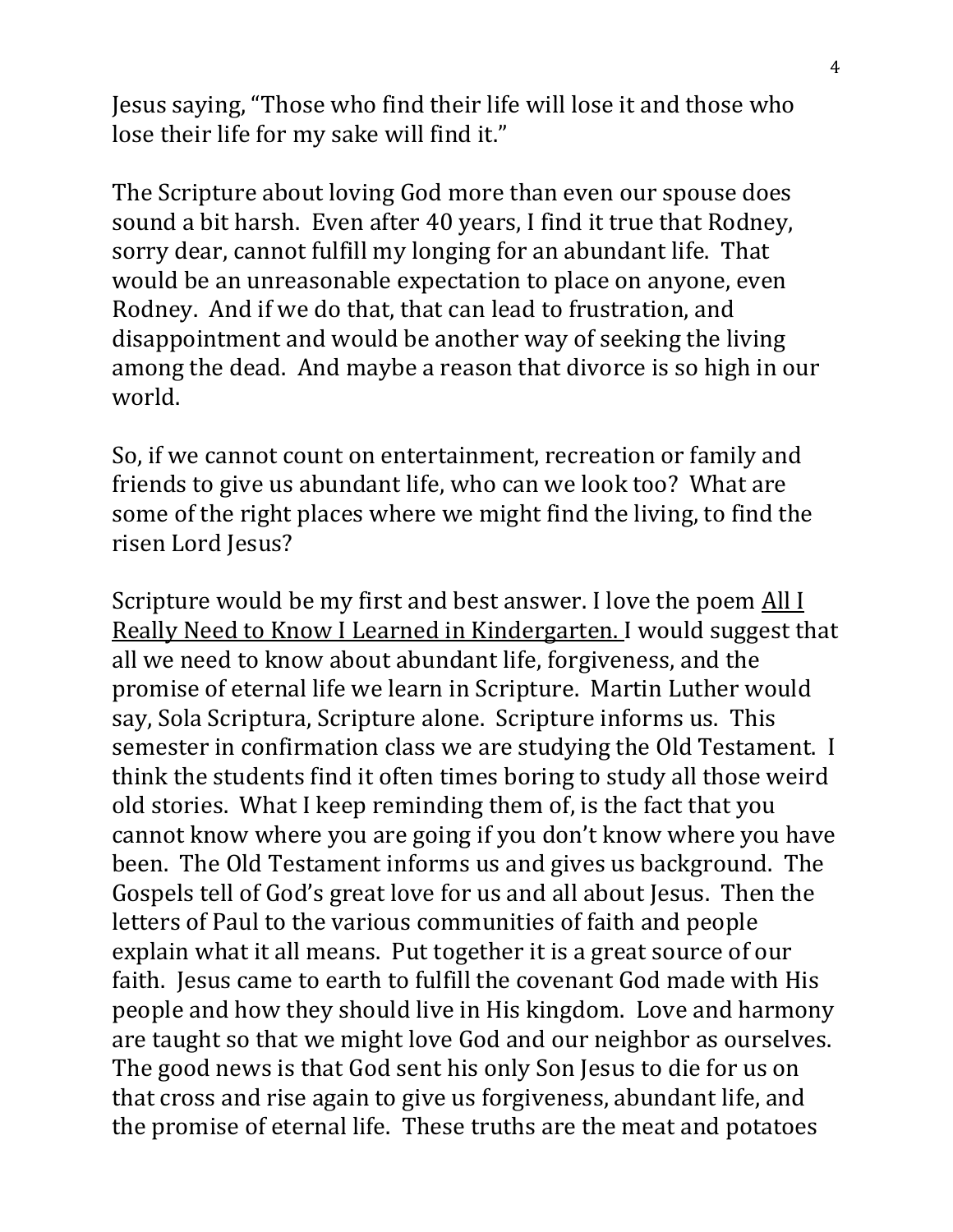of our faith that we can come to learn through the Holy Spirit. This advocate walks with us as we scour the pages of Scripture and He makes them come alive for us. If we listen to God's voice by letting the Spirit guide us, we will have the peace of God's presence, abundant life.

Another place we can look for the risen Lord is among his people. Matthew 18:20 is one of the well-used passages in Scripture and it says, "For when two or three are gathered in my name, I am there among them." This is not just happening on Sunday mornings. Stop on any Tuesday between 10 and 2 pm and visit with our women who are together making mission quilts. God is ever so present as they work in service to the Lord, while laughing and enjoying their life together in this ministry.

Service is only one way that we come together in the name of Jesus. We can also join a Bible study. Or how about a prayer group where we can experience God's power.

Another place where you can experience the living God is in nature. I cannot tell you how many times I have heard, "I don't need to come to church, I can just sit in my deer stand to feel close to God while enjoying God's creation." There is no doubt that the wonder of God's creation is a living, breathing witness to His majesty.

And lastly, I think that we can find the risen Lord anywhere and sometimes where you least expect Him. For Paul that was on the Road to Damascus as he was traveling to persecute Christians. But God had a different plan, a different mission for Paul. His encounter with the living Christ turned Paul around so much so, that he went on to be a witness to what God had done in his life. He preached the Gospel, the good news, feverously from town to town in his many travels.

You see there are many pathways to a full and abundant life. But only one will give you what you are seeking in your innermost being